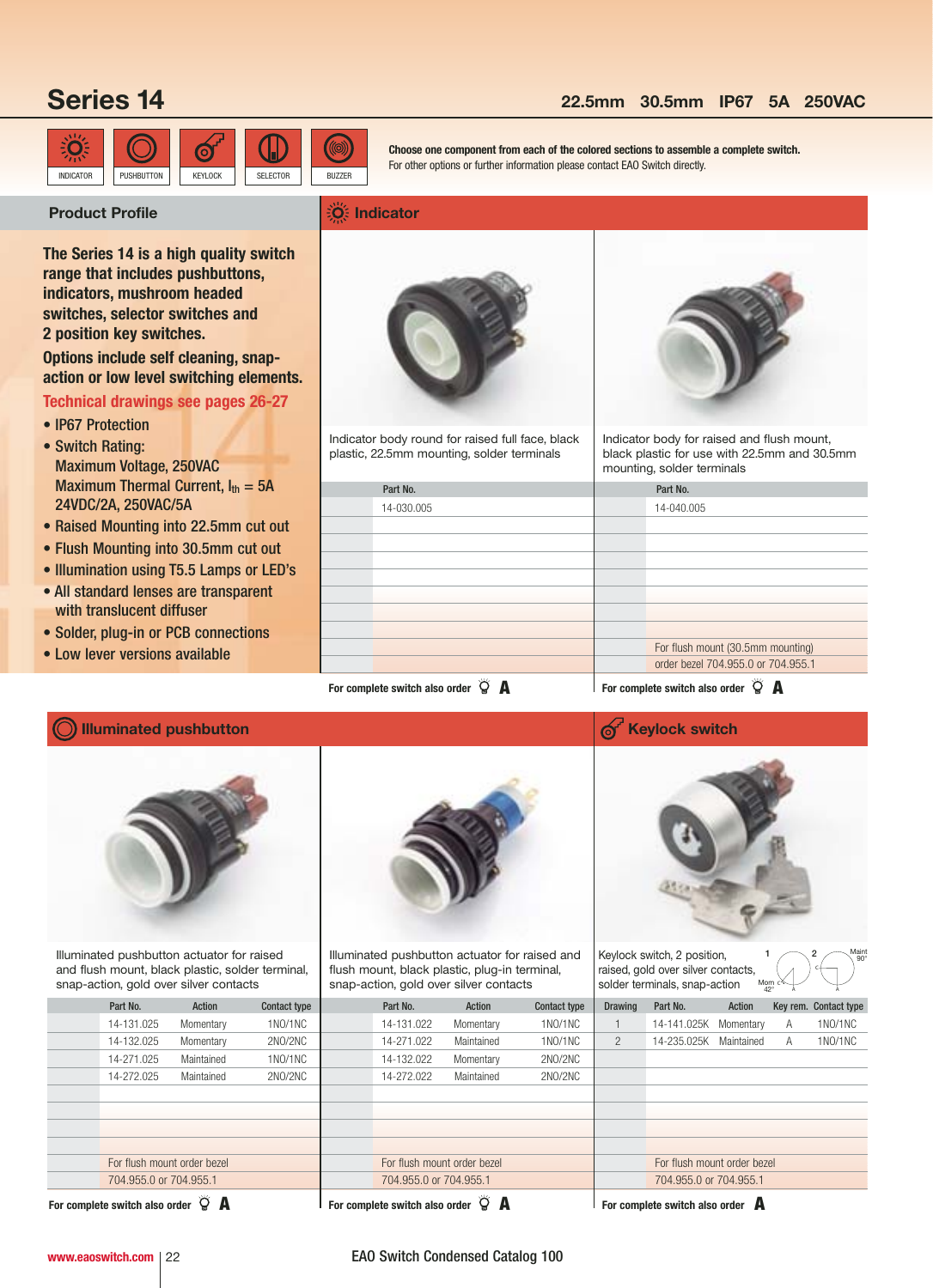# **Series 14**

| Choose one component from each of the colored sections to assemble a complete switch.<br>E<br>For other options or further information please contact EAO Switch directly.<br>LED |                                                                                      |                             |                     |                |                                                                                     |                        |                     |  |               | <b>ACCESSORIES</b>                                                                                 |  |
|-----------------------------------------------------------------------------------------------------------------------------------------------------------------------------------|--------------------------------------------------------------------------------------|-----------------------------|---------------------|----------------|-------------------------------------------------------------------------------------|------------------------|---------------------|--|---------------|----------------------------------------------------------------------------------------------------|--|
|                                                                                                                                                                                   | <b>Selector switch</b>                                                               |                             |                     |                |                                                                                     |                        |                     |  | <b>Buzzer</b> |                                                                                                    |  |
|                                                                                                                                                                                   |                                                                                      |                             |                     |                |                                                                                     |                        |                     |  |               |                                                                                                    |  |
|                                                                                                                                                                                   | Selector switch short lever<br>2 position, raised, snap-<br>action, solder terminals | 3<br>Mom<br>$42^\circ$      | Maint<br>90°        |                | Selector switch long lever<br>2 position, raised, snap-<br>action, solder terminals | 3<br>Mom<br>$42^\circ$ | Maint               |  |               | Buzzer, plastic bezel, raised, 22.5mm mounting,<br>24VDC, IP65, 95dB $\pm$ 8 at a distance of 0.1m |  |
| <b>Drawing</b>                                                                                                                                                                    | Part No.                                                                             | <b>Action</b>               | <b>Contact type</b> | <b>Drawing</b> | Part No.                                                                            | Action                 | <b>Contact type</b> |  | Part No.      | <b>Product description</b>                                                                         |  |
| 3                                                                                                                                                                                 | 14-501.025                                                                           | Momentary                   | 1NC/1NO             | 3              | 14-551.025                                                                          | Momentary              | 1NO/1NC             |  | 14-810.002    | <b>Black plastic</b>                                                                               |  |
| $\overline{4}$                                                                                                                                                                    | 14-506.025                                                                           | Maintained                  | 1NC/1NO             | $\overline{4}$ | 14-556.025                                                                          | Maintained             | 1NO/1NC             |  | 14-810.902    | Chromium-plate                                                                                     |  |
|                                                                                                                                                                                   |                                                                                      |                             |                     |                |                                                                                     |                        |                     |  |               |                                                                                                    |  |
|                                                                                                                                                                                   |                                                                                      |                             |                     |                |                                                                                     |                        |                     |  |               |                                                                                                    |  |
|                                                                                                                                                                                   |                                                                                      |                             |                     |                |                                                                                     |                        |                     |  |               |                                                                                                    |  |
|                                                                                                                                                                                   |                                                                                      |                             |                     |                |                                                                                     |                        |                     |  |               |                                                                                                    |  |
|                                                                                                                                                                                   |                                                                                      |                             |                     |                |                                                                                     |                        |                     |  |               |                                                                                                    |  |
|                                                                                                                                                                                   |                                                                                      | For flush mount order bezel |                     |                |                                                                                     |                        |                     |  |               |                                                                                                    |  |
|                                                                                                                                                                                   | 704.955.0 or 704.955.1                                                               |                             |                     |                |                                                                                     |                        |                     |  |               |                                                                                                    |  |

**For complete switch also order A For complete switch also order A**

**LED**

Ö



Buzzer, plastic bezel, flush mount, 30.5mm mounting, 24VDC, IP40,  $95dB \pm 8$  at a distance of 0.1m



LED, T-5.5, single chip, 6 Volt and 12 Volt



LED, T-5.5, single chip, 24 Volt and 28 Volt

| <u>ul u ulululluu ul u.liil</u> |                      |                  |              |                  |                  |              |                  |
|---------------------------------|----------------------|------------------|--------------|------------------|------------------|--------------|------------------|
| Part No.                        | <b>Front finish</b>  | Color            | Part No.     | Voltage          | Color            | Part No.     | Voltage          |
| 14-810.910                      | <b>Black plastic</b> | $\bigcirc$ Red   | 10-2106.3142 | 6VDC/15mA        | ● Red            | 10-2112.1062 | 24VAC/DC, 7/14mA |
| 14-810.918                      | Chromium-plated      | <b>O</b> Yellow  | 10-2106.3144 | 6VDC/15mA        | ◯ Yellow         | 10-2112.1064 | 24VAC/DC, 7/14mA |
|                                 |                      | ◯ Green          | 10-2106.3145 | 6VDC/7mA         | ◯ Green          | 10-2112.1065 | 24VAC/DC, 4/7mA  |
|                                 |                      | ◯ Blue           | 10-2106.3146 | 6VDC/15mA        | ◯ Blue           | 10-2112.1066 | 24VAC/DC, 7/14mA |
|                                 |                      | $\bigcirc$ White | 10-2106.3149 | 6VDC/15mA        | $\bigcirc$ White | 10-2112.1069 | 24VAC/DC, 7/14mA |
|                                 |                      | Red              | 10-2109.1062 | 12VAC/DC, 7/14mA | $\bigcirc$ Red   | 10-2113.1062 | 28VAC/DC, 7/14mA |
|                                 |                      | ◯ Yellow         | 10-2109.1064 | 12VAC/DC, 7/14mA | ◯ Yellow         | 10-2113.1064 | 28VAC/DC, 7/14mA |
|                                 |                      | ◯ Green          | 10-2109.1065 | 12VAC/DC, 4/7mA  | <b>Green</b>     | 10-2113.1065 | 28VAC/DC, 4/7mA  |
|                                 |                      | ◯ Blue           | 10-2109.1066 | 12VAC/DC, 7/14mA | ◯ Blue           | 10-2113.1066 | 28VAC/DC, 7/14mA |
|                                 |                      | $\bigcirc$ White | 10-2109.1069 | 12VAC/DC, 7/14mA | $\bigcirc$ White | 10-2113.1069 | 28VAC/DC, 7/14mA |
|                                 |                      |                  |              |                  |                  |              |                  |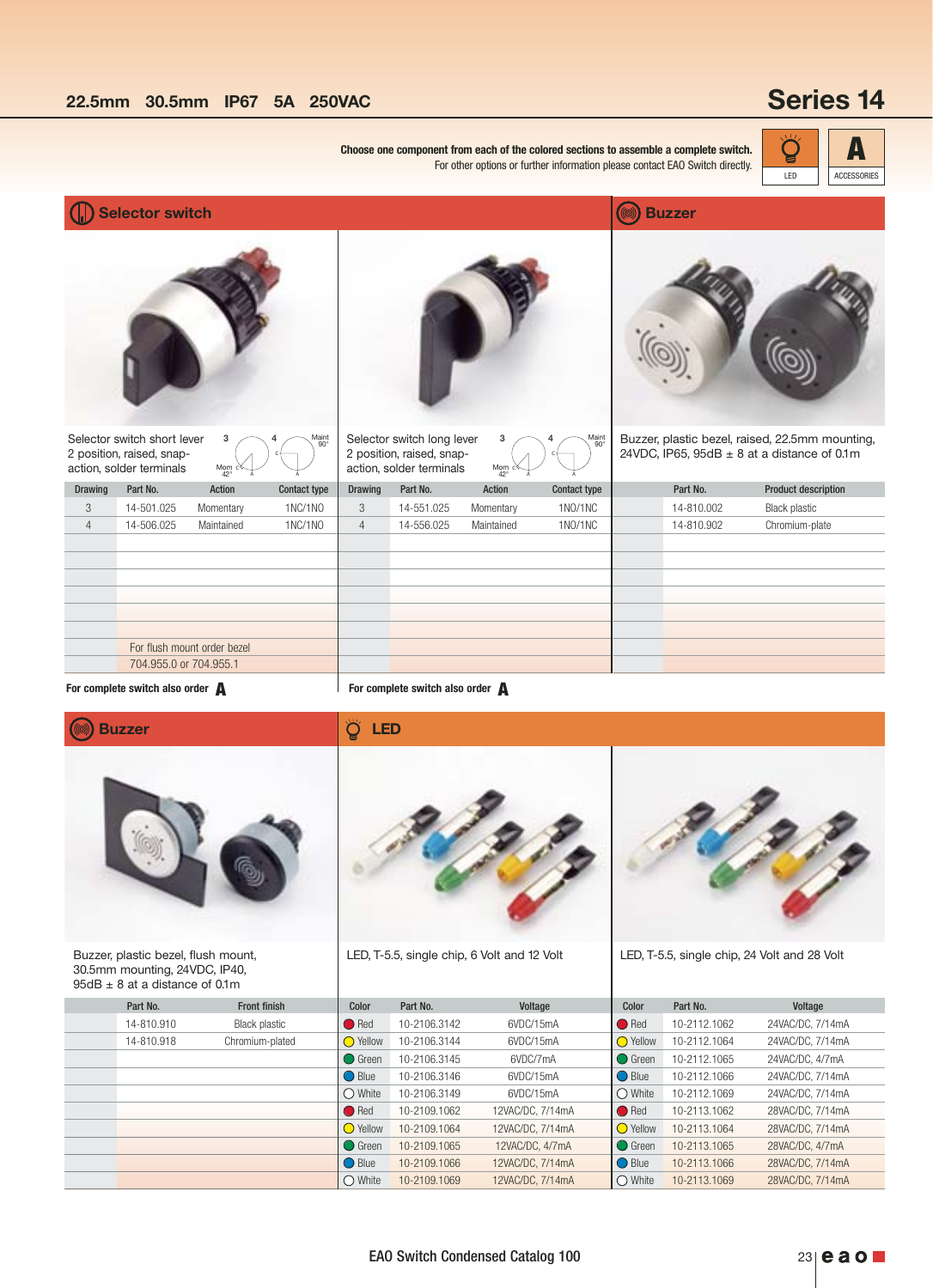## **Series 14 22.5mm 30.5mm IP67 5A 250VAC**



**Choose one component from each of the colored sections to assemble a complete switch.** For other options or further information please contact EAO Switch directly.

### Ő **LED**



LED, T-5.5, single chip, 48 Volt

**A Accessories**

Lens, plastic for raised, round indicator body, full face



Lens cap, round, transparent, plastic for raised and flush indicators with bezel and pushbutton actuators

| Color            | Part No.     | Voltage         | Color             | Part No.                                        | Color             | Part No.                                        |
|------------------|--------------|-----------------|-------------------|-------------------------------------------------|-------------------|-------------------------------------------------|
| $\bigcirc$ Red   | 10-2119.1042 | 48VAC/DC, 4/8mA | $\bigcirc$ Red    | 704.603.2                                       | $\bullet$ Red     | 704.602.2                                       |
| <b>O</b> Yellow  | 10-2119.1044 | 48VAC/DC, 4/8mA | $\bigcirc$ Yellow | 704.603.4                                       | $\bigcirc$ Yellow | 704.602.4                                       |
| <b>●</b> Green   | 10-2119.1045 | 48VAC/DC, 2/4mA | <b>O</b> Green    | 704.603.5                                       | <b>O</b> Green    | 704.602.5                                       |
| ◯ Blue           | 10-2119.1046 | 48VAC/DC, 4/8mA | $\bigcirc$ Blue   | 704.603.6                                       | ◯ Blue            | 704.602.6                                       |
| $\bigcirc$ White | 10-2119.1049 | 48VAC/DC, 4/8mA | $\bigcirc$ Clear  | 704.603.7                                       | $\bigcirc$ Clear  | 704.602.7                                       |
|                  |              |                 |                   |                                                 | <b>Black</b>      | 704.602.0                                       |
|                  |              |                 |                   |                                                 |                   |                                                 |
|                  |              |                 |                   |                                                 |                   |                                                 |
|                  |              |                 |                   |                                                 |                   |                                                 |
|                  |              |                 |                   | For complete lens also order diffuser 704.608.9 |                   | For complete lens also order diffuser 704.609.9 |

## **A Accessories**



Aluminum raised bezel, grey plastic raised bezel and flush mount aluminum bezel



Protective cover, raised pushbutton



Protective front ring with silicon membrane for raised or flush mount pushbutton, natural anodized aluminum

| Image          | Part No.  | <b>Product description</b> | Part No.  |  | Part No. Size |                                                    |
|----------------|-----------|----------------------------|-----------|--|---------------|----------------------------------------------------|
|                | 704.600.1 | Aluminum raised bezel      | 704.925.0 |  |               | 704.600.3 29mm diameter for raised pushbutton      |
| $\overline{2}$ | 704.600.6 | Grey plastic bezel         |           |  |               | 704.955.3 35mm diameter for flush mount pushbutton |
| 3              | 704.955.1 | Flush mount aluminum bezel |           |  |               |                                                    |
| 4              | 704.955.0 | Flush mount bezel black    |           |  |               |                                                    |
|                |           |                            |           |  |               |                                                    |
|                |           |                            |           |  |               |                                                    |
|                |           |                            |           |  |               |                                                    |
|                |           |                            |           |  |               |                                                    |
|                |           |                            |           |  |               |                                                    |
|                |           |                            |           |  |               |                                                    |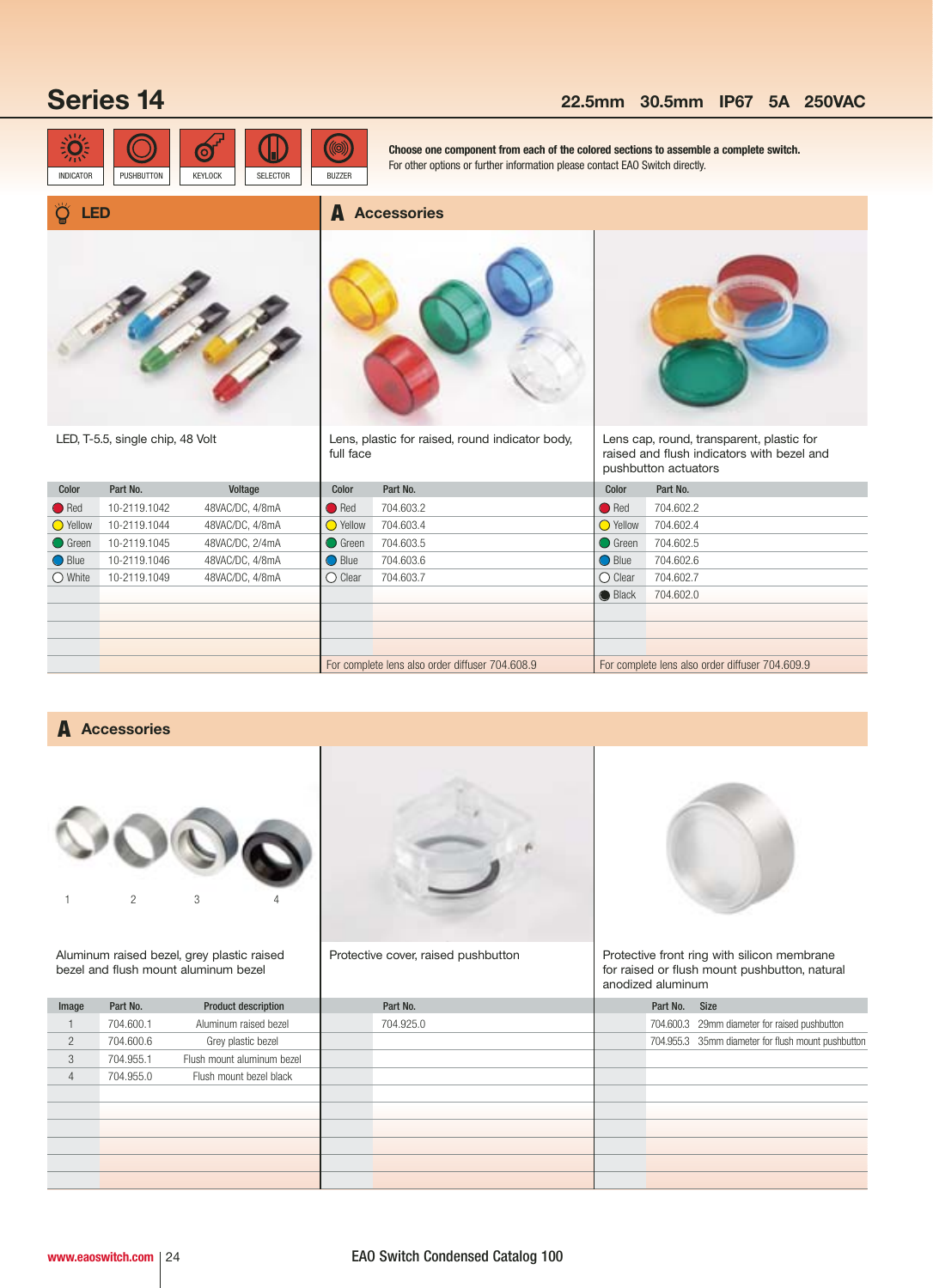**Choose one component from each of the colored sections to assemble a complete switch.**  $\overrightarrow{Q}$ For other options or further information please contact EAO Switch directly.



**A Accessories**





1 2

LED and lens/lamp remover



Marking plate for full face indicator and marking plate

| Part No.  | <b>Mounting hole</b>  | Image          | Part No.  | <b>Product description</b> | Image          | Part No.  | <b>Product description</b> |
|-----------|-----------------------|----------------|-----------|----------------------------|----------------|-----------|----------------------------|
| 704.960.7 | 22.5mm Ø              |                | 51-996    | LED remover                |                | 704.608.9 | Diffuser full face (white) |
| 704.964.8 | $30.5$ mm $\emptyset$ | $\overline{2}$ | 700.006.0 | Lens and lamp remover      | $\overline{2}$ | 704.609.9 | Diffuser (white)           |
|           |                       |                |           |                            |                |           |                            |
|           |                       |                |           |                            |                |           |                            |
|           |                       |                |           |                            |                |           |                            |
|           |                       |                |           |                            |                |           |                            |
|           |                       |                |           |                            |                |           |                            |
|           |                       |                |           |                            |                |           |                            |
|           |                       |                |           |                            |                |           |                            |
|           |                       |                |           |                            |                |           |                            |

## **Accessories A**



Legend plate, adhesive, natural anodized aluminum finish for raised and flush mount pushbuttons



Label for front bezel set for 22.5 and 30.5mm flush mount with label support, self adhesive

| Image          | Part No.  | <b>Mounting hole</b> | Image          | Part No.  |
|----------------|-----------|----------------------|----------------|-----------|
|                | 704.968.2 | 22.5mm Ø             |                | 704.968.0 |
| $\overline{2}$ | 704.968.3 | 30.5mm Ø             | $\overline{2}$ | 704.968.1 |
|                |           |                      |                |           |
|                |           |                      |                |           |
|                |           |                      |                |           |
|                |           |                      |                |           |
|                |           |                      |                |           |
|                |           |                      |                |           |
|                |           |                      |                |           |
|                |           |                      |                |           |

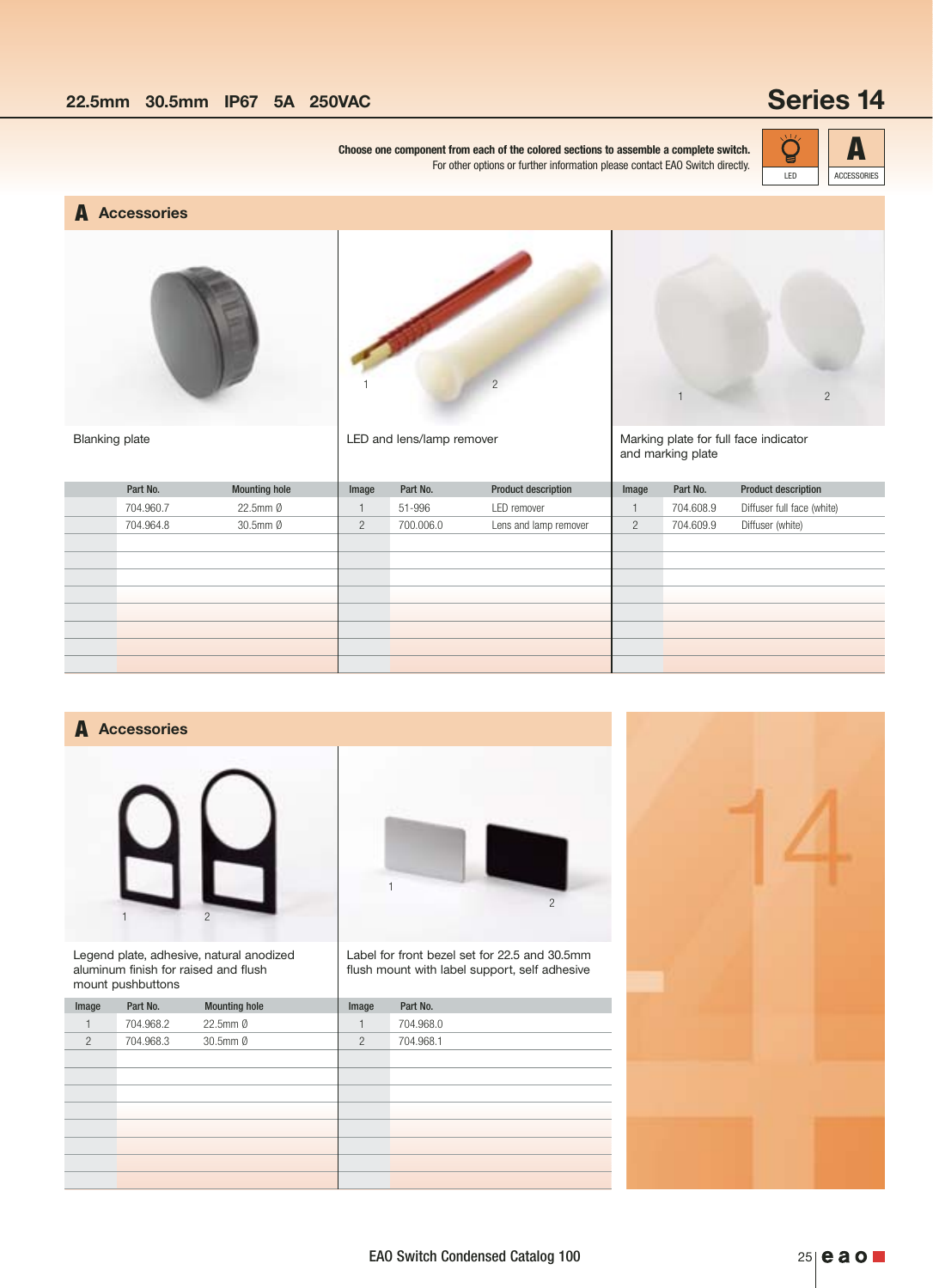

## Flush soldering terminal plug-in terminal universal termina  $41$ 44  $55.5$  $max.6$  $\phi$ 35 R

Illuminated, Flush Solder, QC Terminals



## **14 Keylock** 14 Selector, Short Lever

2-Position 2-Position



### 14 Pushbutton 14 Pushbutton

Illuminated, Raised Solder